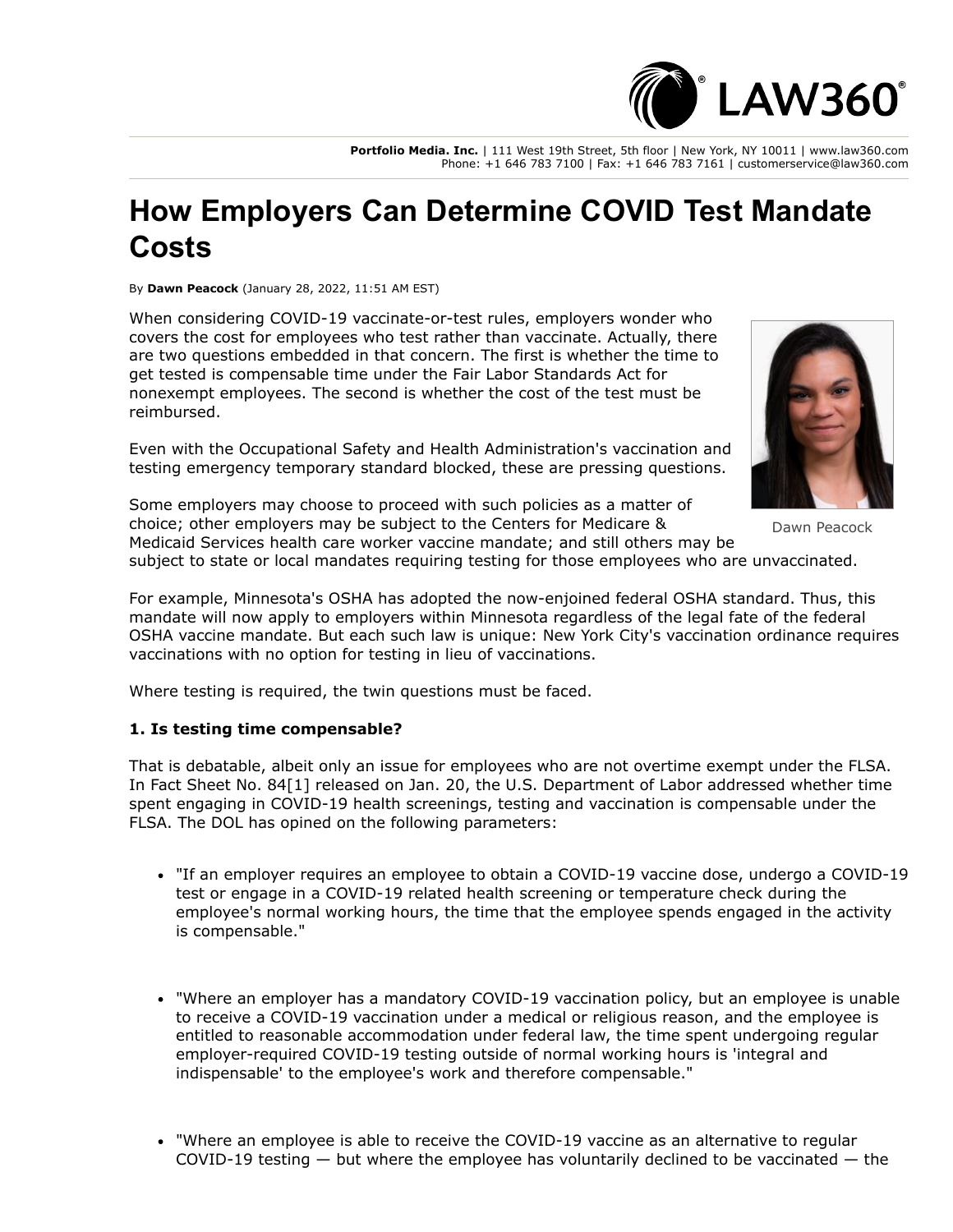employer is not required to pay the employee for the time spent undergoing regular COVID-19 testing."

While employers should remember that the DOL guidance is not binding on courts, courts can consider the guidance as persuasive authority. In addition, states with wage and hour laws at the state level may interpret their own laws differently than the DOL interprets the FLSA.

Speaking of courts, some employers have successfully contended that submitting to COVID-19 testing is more akin to a security screening, which was found by the [U.S. Supreme Court](https://www.law360.com/agencies/u-s-supreme-court) in 2014 in Integrity Staffing Solutions Inc. v. Busk[2] to be noncompensable time because the activity  $$ security screening — was not the principle activity that the employees were employed to perform.[3]

The Court of Federal Claims' Dec. 30, 2021, ruling in Adair v. U.S. and its Oct. 29, 2021, ruling in Adegbite v. U.S. also align with this reasoning.

Yet, those cases arose in a context of on-premises temperature-only screening. These were not cases involving off-premises testing nor cases involving either antigen testing or PCR testing for COVID-19. In wage and hour cases, such small factual distinctions of time and place may well be enough to raise questions on the applicability of this case law.

Currently, the Department of Labor is straddling the issue. Its guidance states that "[f]or many employees, undergoing COVID-19 testing may be compensable because the testing is necessary for them to perform their jobs safely and effectively during the pandemic." The DOL adds this example:

If a grocery store cashier who has significant interaction with the general public is required by her employer to undergo a COVID-19 test on her day off, such time is likely compensable because it is integral and indispensable to her work during the pandemic.

Such informal guidance is a consideration, but well short of binding. Curiously, the FLSA regulations, which are binding, only make medical testing compensable when it occurs during normal working hours.[4]

Conversely, employers may well ask whether off-premises testing — especially PCR testing — isn't the equivalent of off-premises drug testing. That time for incumbent employees is considered to be work time and, thus, must be paid time for nonexempt employees. COVID-19 testing has many comparisons with varying suggested outcomes.

In certain states, there are additional complications under state equivalents of the FLSA. For example, California's Department of Industrial Relations has already issued that same caution:

If the employer requires an employee to obtain a COVID-19 test or vaccination … then the employer must pay for the time it takes for the testing or vaccination, including travel time.

Ultimately, employers will choose to pay or not based on morale considerations as much as legal considerations. In a tight labor market, a testing mandate will be viewed as a burden and an unpaid burden may cause turnover. Thus, a practical regard for the unintended consequences rule may be more pressing than the niceties of FLSA analysis.

That consideration and the legal outcome may also be impacted on what is asked. If an employer allows employees to take antigen tests either at home or in the locker room before clocking in, there is not only less burden but also a closer parallel to the Adair and Adegbite cases. Employers who ask for more may need to be prepared  $-$  practically if not legally  $-$  to pay more.

## **2. Must test costs be reimbursed?**

There are two hurdles here.

The first is the FLSA albeit only for nonexempt employees. Federal law states that an employer only needs to reimburse their employees for work-related expenses that drop their earnings below the minimum wage.[5] Courts could ultimately consider COVID-19 testing as a work-related expense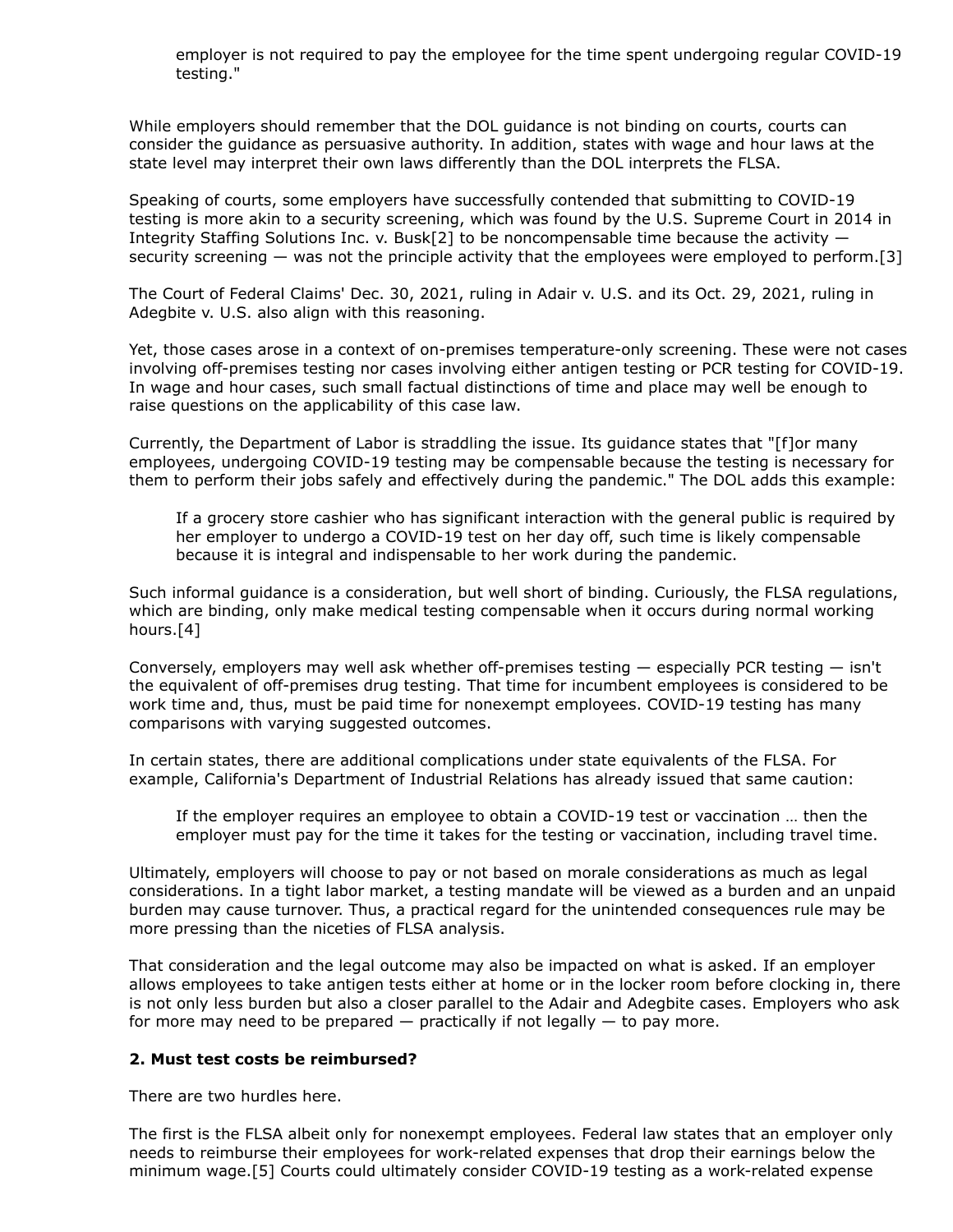that must be reimbursed.

In real life, this is playing out in cases involving workers such as pizza delivery drivers who are not fully reimbursed for the costs of gas, miles, wear-and-tear repairs that would not occur but for their employment with their employer. In those cases, plaintiffs allege the failure to fully reimbursement amounts to a kickback forbidden by Title 29 of the Code of Federal Regulations, Section 531.35.[6]

The second is state laws explicitly addressing reimbursements, which may encompass both overtime exempt and nonexempt employees. For example, in Illinois, employers must pay for the cost of any medical examination required by employment and must reimburse for all expenditures within the employee's scope of employment.[7]

Other states also impose reimbursement requirements:

| California                                                                                                                                                                                                                                                      | <b>New York</b>                                                                                                                                                                                                                                                                                                               | Minnesota                                                                                                                                                  |
|-----------------------------------------------------------------------------------------------------------------------------------------------------------------------------------------------------------------------------------------------------------------|-------------------------------------------------------------------------------------------------------------------------------------------------------------------------------------------------------------------------------------------------------------------------------------------------------------------------------|------------------------------------------------------------------------------------------------------------------------------------------------------------|
| Under California Labor<br>Code, Section 2802(a),<br>"An employer shall<br>indemnify his or her<br>employee for all<br>necessary<br>expenditures or losses<br>incurred by the<br>employee in direct<br>consequence of the<br>discharge of his or her<br>duties." | New York State Labor Law 198-C<br>provides that employers who fail,<br>neglect, or refuse to pay benefits or<br>wage supplements to their<br>employees violate the law. The New<br>York Department of Labor has<br>made clear that benefits or wage<br>supplements include<br>reimbursement for business-related<br>expenses. | Minnesota Statute<br>181.61 makes it<br>unlawful for an<br>employer to require an<br>employee or applicant<br>to pay the cost of a<br>medical examination. |

[On top of the FLSA and these state laws, there is also the U.S. Equal Employment Opportunity](https://www.law360.com/agencies/equal-employment-opportunity-commission) Commission chiming in. Pre-pandemic, its Americans with Disabilities Act guidance stated that, "if an employer requires an employee to go to a health care professional of the employer's choice, the employer must pay all costs associated with the visit(s)."

How that plays with COVID-19 testing is another riddle, wrapped in a mystery, inside an enigma.

To minimize the exposures on cost reimbursement, there are practical considerations worth investigating. First, employers may want to check any available employee health insurance plans to determine whether there is coverage for the cost of testing. Second, employers could also evaluate sending employees only to the free testing sites if those are convenient.

With the Supreme Court effectively eliminating the OSHA mandate, many employers have more freedom to determine what testing policies to implement and how to do so. For all employers who proceed into testing via mandate or choice, it will be important to keep both of these cost concerns in mind. There is no benefit if the cost-savings in testing costs are swallowed by additional compensable time in sending employees farther afield to be tested.

Prudent employers will likely choose one of two approaches: (1) front the cost and avoid the legal risk but design the program to minimize the amount of time and the cost  $-$  e.g., testing on site, at close free sites, etc.; or (2) design a policy to create the strongest possible argument that the cost of testing should be borne by the employee and that testing time is noncompensable.

*[Dawn Peacock](https://www.mwe.com/people/dawn-m-peacock/) is associate at [McDermott Will & Emery LLP.](https://www.law360.com/firms/mcdermott-will)*

*The opinions expressed are those of the author(s) and do not necessarily reflect the views of the firm, its clients, or Portfolio Media Inc., or any of its or their respective affiliates. This article is for general information purposes and is not intended to be and should not be taken as legal advice.*